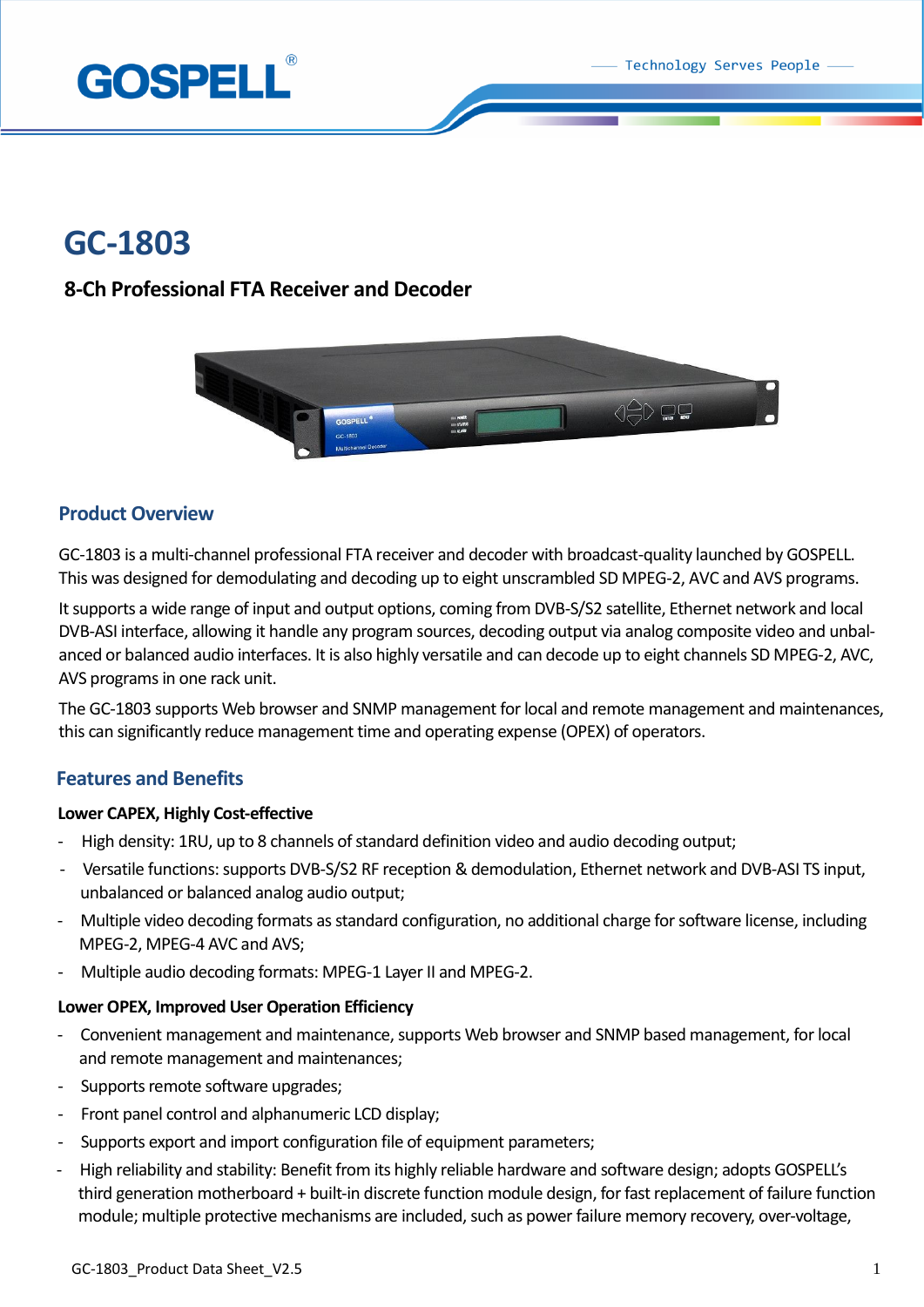over-load, short-circuit protection.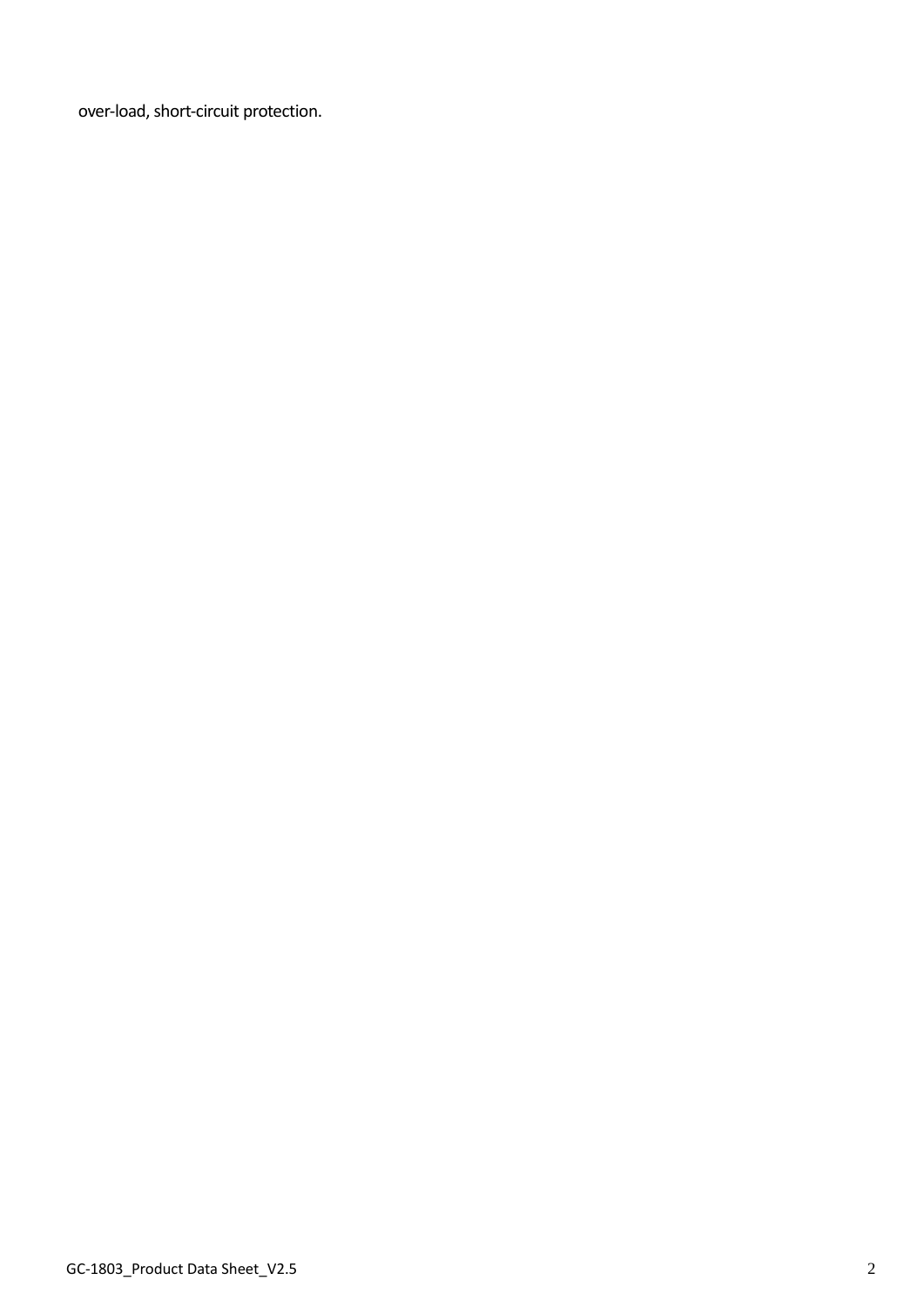

# **Technical Specifications**

#### **RF Input (Hardware Option)**

| Number of Inputs        | 2 x RF Input, 2 x RF Loop Out                             |
|-------------------------|-----------------------------------------------------------|
| Connector Type          | F-Type (Female, 75 $\Omega$ )                             |
| Frequency Range         | 950MHz to 2150MHz                                         |
| Input Signal Level      | -65dBm to -25dBm                                          |
| Standards               | DVB-S: EN 300 421<br>DVB-S2: EN 302 307                   |
| Constellations          | DVB-S: OPSK<br>DVB-S2: QPSK/8PSK                          |
| Symbol Rate             | QPSK: 2.0Msym/s to 45Msym/s<br>8PSK: 10Msym/s to 31Msym/s |
| <b>LNB Power Output</b> | 0V/+DC 13V/18V, LNB short circuit pro-<br>tection         |

#### **TS-over-IP Input (Hardware Option)**

| Numbers of Interface       | 1 x 100/1000Base-T Ethernet     |
|----------------------------|---------------------------------|
| Connector Type             | RI-45                           |
| Data Format                | 7 x 188 Bytes                   |
| <b>Transport Protocols</b> | TS-over-UDP                     |
| Addressing                 | Unicast, Multicast (IGMPv1, v2) |
|                            |                                 |

### **ASI TS Input**

| Numbers of Interface | 1 x ASI Input                   |
|----------------------|---------------------------------|
| Connector Type       | BNC (Female, $75\Omega$ )       |
| <b>Standards</b>     | DVB-ASI                         |
| Data Format          | 188 Bytes MPEG-TS packet length |
| <b>Bit Rate</b>      | 1.5 to 99 Mbps each             |

### **Analog Video and Audio Output**

| Composite Video  | 8 x CVBS                |
|------------------|-------------------------|
|                  | BNC female, 75 $\Omega$ |
| Unbalanced Audio | 8 x Stereo pairs (R&L)  |
|                  | BNC female, $600\Omega$ |
|                  | Stereo or Mono mode     |

### **Analog Balanced Audio Output (Hardware Option)**

| Numbers of Interface                                             | 8 x Stereo pairs (R&L) |
|------------------------------------------------------------------|------------------------|
| Connector Type                                                   | XLR male, $110\Omega$  |
| <b>Operation Modes</b>                                           | Stereo or Mono         |
| Remarks: This hardware option is available for 2RU chassis only. |                        |
| <b>Video Decoding</b>                                            |                        |

Decoding Profile & Level

MPEG-2 SD: MP@ML MPEG-4 AVC SD: MP@L3 AVS

| <b>Resolution&amp; Frame Rate</b>                    | PAL: 576i@25fps<br>NTSC: 480i@30fps                                                                                                            |  |
|------------------------------------------------------|------------------------------------------------------------------------------------------------------------------------------------------------|--|
| Aspect Ratio                                         | 4:3 or 16:9                                                                                                                                    |  |
| <b>Audio Decoding Options</b>                        |                                                                                                                                                |  |
| Decoding Formats                                     | MPEG-1 Layer II<br>MPGE-2                                                                                                                      |  |
| <b>Operation Mode</b>                                | Stereo or Mono                                                                                                                                 |  |
| <b>Supported Sample Rate</b>                         | 32 kHz, 44.1 kHz, 48 kHz                                                                                                                       |  |
| <b>Audio Decoding Rate</b>                           | MPEG-1 Layer 2: 192-384 kbps                                                                                                                   |  |
| <b>Network Management</b>                            |                                                                                                                                                |  |
| Interface                                            | 1 x 10/100 Base-T Ethernet                                                                                                                     |  |
| Connector                                            | RJ-45                                                                                                                                          |  |
| Management                                           | Web browser and SNMP management                                                                                                                |  |
| <b>Miscellaneous</b>                                 |                                                                                                                                                |  |
| <b>Front Panel</b>                                   | 3.5" LCD with 6 x Control Buttons for<br>2-line alphanumeric display and param-<br>eter settings<br>3 x Dual color LED, for status indications |  |
|                                                      | of power, work and Alarm<br>1 x Serial Console Port(via RJ-45 con-<br>nector)                                                                  |  |
| Rear Panel                                           | 1 x Power Supply Receptacle (AC Input)                                                                                                         |  |
|                                                      | 1 x Power switch                                                                                                                               |  |
| <b>Power Supply</b>                                  |                                                                                                                                                |  |
| Input Voltage                                        | 110-240 VAC, 50/60Hz                                                                                                                           |  |
| Power Consumption                                    | 30W(Maximum)                                                                                                                                   |  |
| Environmental                                        |                                                                                                                                                |  |
| <b>Operating Temperature</b>                         | 0°C to 45°C (32°F to 113°F)                                                                                                                    |  |
| Storage Temperature                                  | -20°C to 80°C (-4°F to 176°F)                                                                                                                  |  |
| <b>Operating Humidity</b>                            | 90%, non-condensing                                                                                                                            |  |
| <b>Mechanical</b>                                    |                                                                                                                                                |  |
| <b>Product Dimensions</b><br>$(W \times H \times D)$ | 1RU: 483mm x 44.5mm x 450mm<br>19" x 1.73" (1RU) x 17.7"<br>2RU: 483mm x 89mm x 450mm<br>19" x 3.5" (2RU) x 17.7"                              |  |
| Product Weight                                       | 1RU: 3Kg (6.6 lbs)<br>2RU: 6Kg (13.2 lbs)                                                                                                      |  |

# **Rear Panel View (For reference only)**



GC-1803-S (1RU Configuration)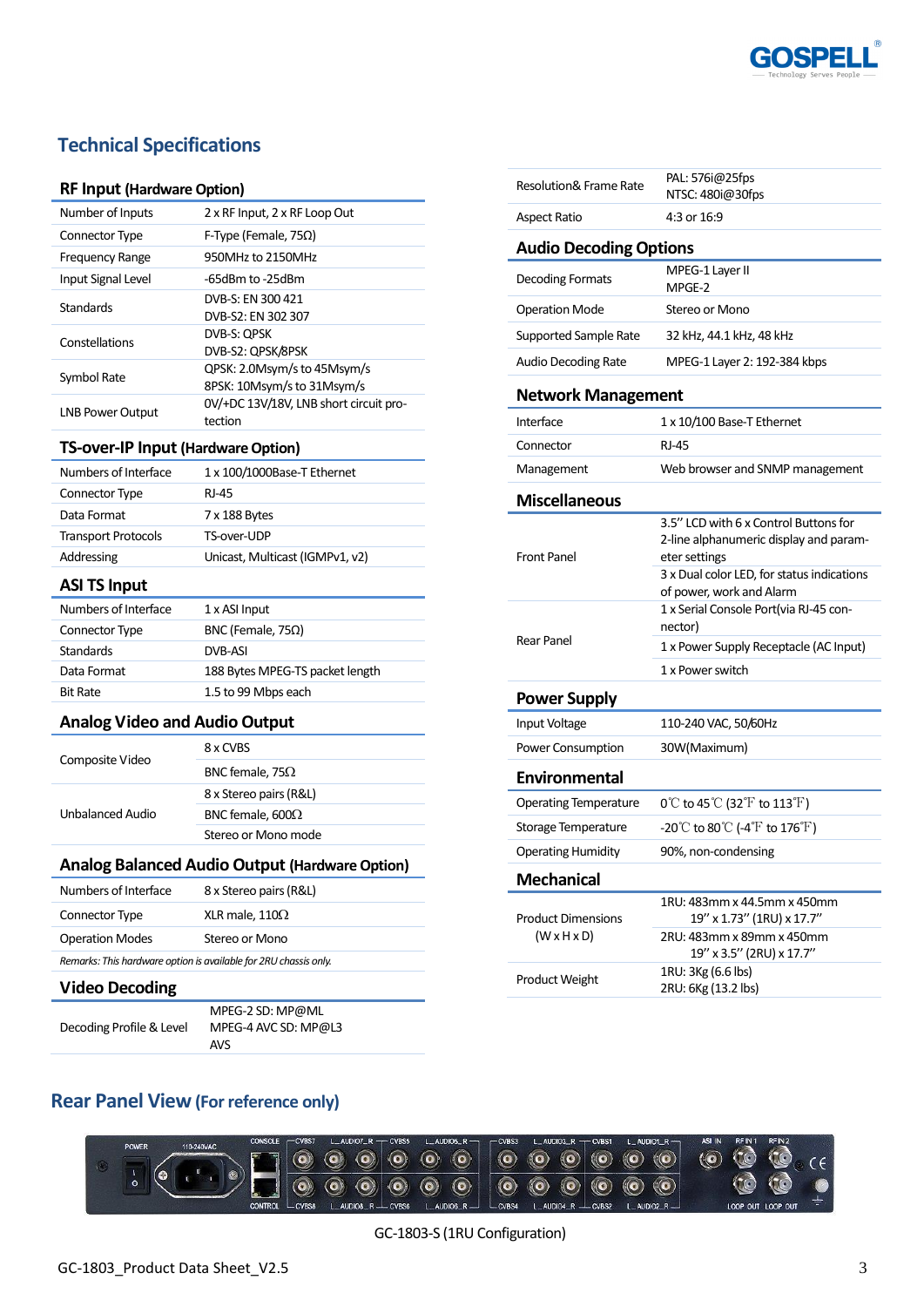

# **Ordering Information**

# **1RU Hardware Options**

| <b>Hardware Codes</b> | Descriptions                                                                                                      |
|-----------------------|-------------------------------------------------------------------------------------------------------------------|
| GC-1803-S             | 1RU, 1 x ASI input, 2 x DVB-S/S2 input, 8 x CVBS and Unbalanced Stereo Pair(R&L) output                           |
| GC-1803-P             | 1RU, 1 x ASI input, 1 x 100/1000Base-T input, 8 x CVBS and Unbalanced Stereo Pair(R&L) output                     |
| GC-1803-SP            | 1RU, 1 x ASI input, 2 x DVB-S/S2 input, 1 x 100/1000Base-T input, 8 x CVBS and Unbalanced Stereo Pair(R&L) output |

# **2RU Hardware Options**

| <b>Hardware Codes</b> | <b>Descriptions</b>                                                                                             |
|-----------------------|-----------------------------------------------------------------------------------------------------------------|
| GC-1803-BS            | 2RU, 1 x ASI input, 2 x DVB-S/S2 input, 8 x CVBS and Balanced Stereo Pair(R&L) output                           |
| GC-1803-BP            | 2RU, 1 x ASI input, 1 x 100/1000Base-T input, 8 x CVBS and Balanced Stereo Pair(R&L) output                     |
| GC-1803-BSP           | 2RU, 1 x ASI input, 2 x DVB-S/S2 input, 1 x 100/1000Base-T input, 8 x CVBS and Balanced Stereo Pair(R&L) output |